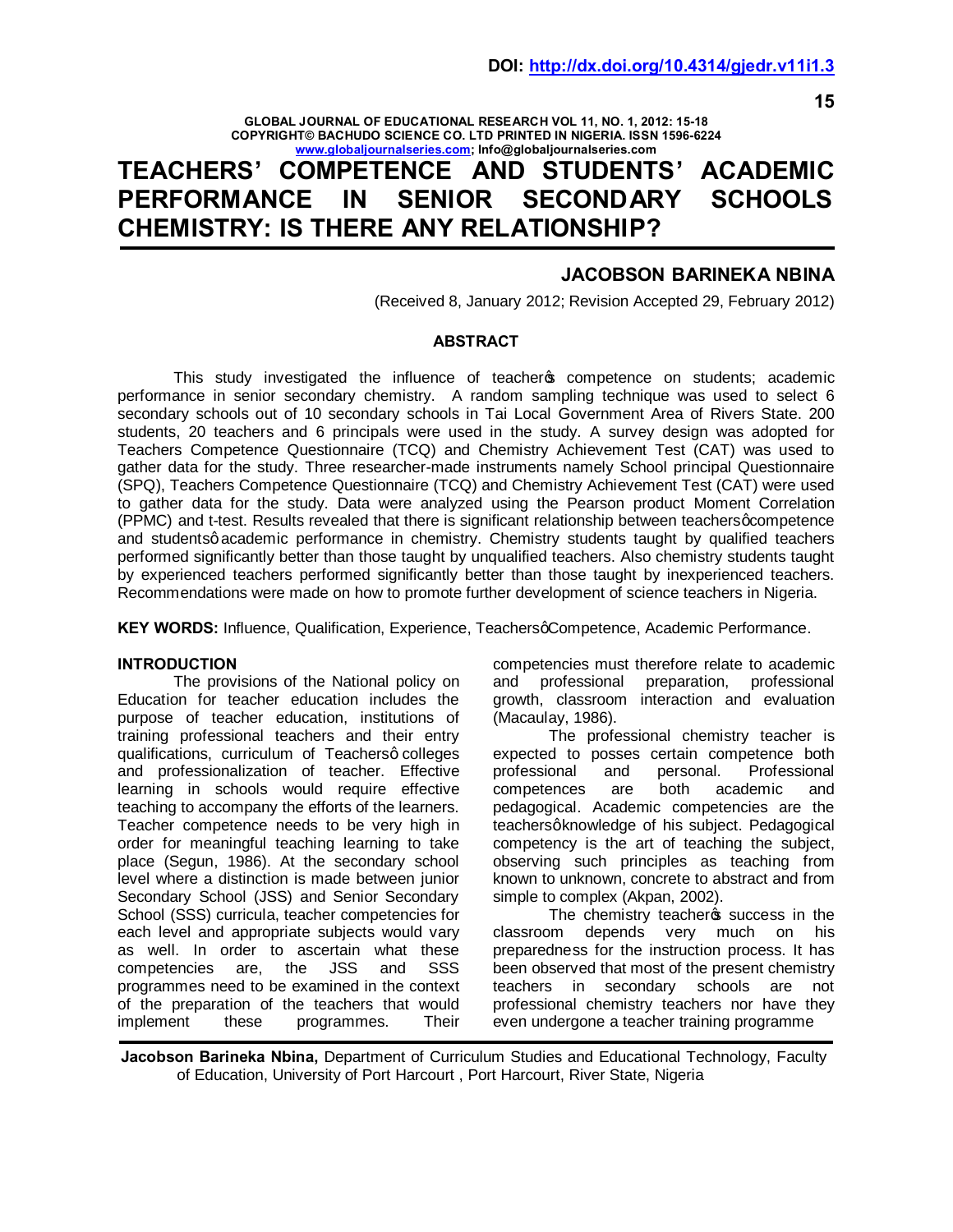(Onwioduokit & Ikwa, 2000). Sometimes, those who teach chemistry are graduates of pure physical sciences like chemistry, engineering and sometimes Biochemistry. And of course, many of these teachers are not education graduates (Onwioduokit & Ikwa, 2000). It is to be noted that the teacher is the main aid to learning, his methods, styles and techniques being additional aids. Where a teacher is deficient in a particular topic, the tendency is to dodge the areas of deficiency while the learner is bound to suffer; Keegan (1996) affirmed that a beautiful building and expensive equipment, stocked in, will not lead to effective learning without the qualified teacher putting them into use and making students to participate in the experimental procedures.

What is then needed to be a competent chemistry teacher? A competent chemistry teacher is a person who is professionally qualified and trained to teach chemistry, having the necessary qualities or skills and showing adequate skills in the teaching process, (Osaat, 2004). Other competencies required of teachers include knowledge of subject-matter, pedagogy, skill processes, resourcefulness, behaviour motivation and evaluation (Ivowi, 1986a). A competent chemistry teacher attends conferences, workshops and seminars, has a good classroom control, effective communicative skills, adequate knowledge of the subject, utilize a variety of teaching methods, or strategies and show enthusiasm for teaching (Akinbobola 2004).

## **Statement of the problem**

Teacher primary role of transmission of knowledge and skills is never in dispute. Therefore a teacher would need to demonstrate efficiency in this primary role. Indeed teachers academic background, training and professional competence is at stake here Ivowi (1986). There is deficiency and poor academic performance of students in science (chemistry) and this could be traced to lack of teachersq competence and learning resources in our classrooms (Nwosu, 2000). It has also been observed that the present state of Chemistry teaching in Nigeria indicates that many people who teach chemistry in secondary schools are not professional chemistry teachers (Inyang, 1993). This might be one of the reasons for the poor performance of students in the subject. Thus, the questions which chemistry teachers should ask them selves include: Do I

have the academic professional competencies to enable me teach the content meaningfully? Do I have the mastery and skills to carry out the evaluation based on the evaluation procedures? This study therefore aims at investigating the influence of teacher of competence on studentsq performance in chemistry.

## **Purpose of the study**

The study aims at achieving the following objectives:

- 1. To investigate the influence of teachers competence on studentsq academic performance in chemistry.
- 2. To examine the influence of teachers qualification on the academic performance of students in chemistry.
- 3. To determine the influence of teachersq experience on the academic performance of students in chemistry.

## **Research hypotheses**

The following hypotheses were formulated to guide the study.

- $HO_1$ : There is no significant relationship between teachersg competence and studentsq academic performance in chemistry.
- HO2: There is no significant difference between the academic performance of chemistry students gtaught by unqualified teachers and those taught by unqualified teachers.
- HO3: There is no significant difference between the academic performance of chemistry studentsqtaught by experience teachers and those taught by inexperienced teachers.

## **Research method and materials**

## **Design of the study**

The researcher adopted a survey design for the study.

## **Sample and sampling techniques**

The population consisted of all chemistry teachers, qprincipals and all SS2 students in Tai Local Government Area of Rivers State. The size of the population was 480 chemistry students, 25 chemistry teachers and 10 principals from 10 secondary schools. A sample of 200 chemistry students from six schools using intact classes was used. Also 20 teachers and 6 principals were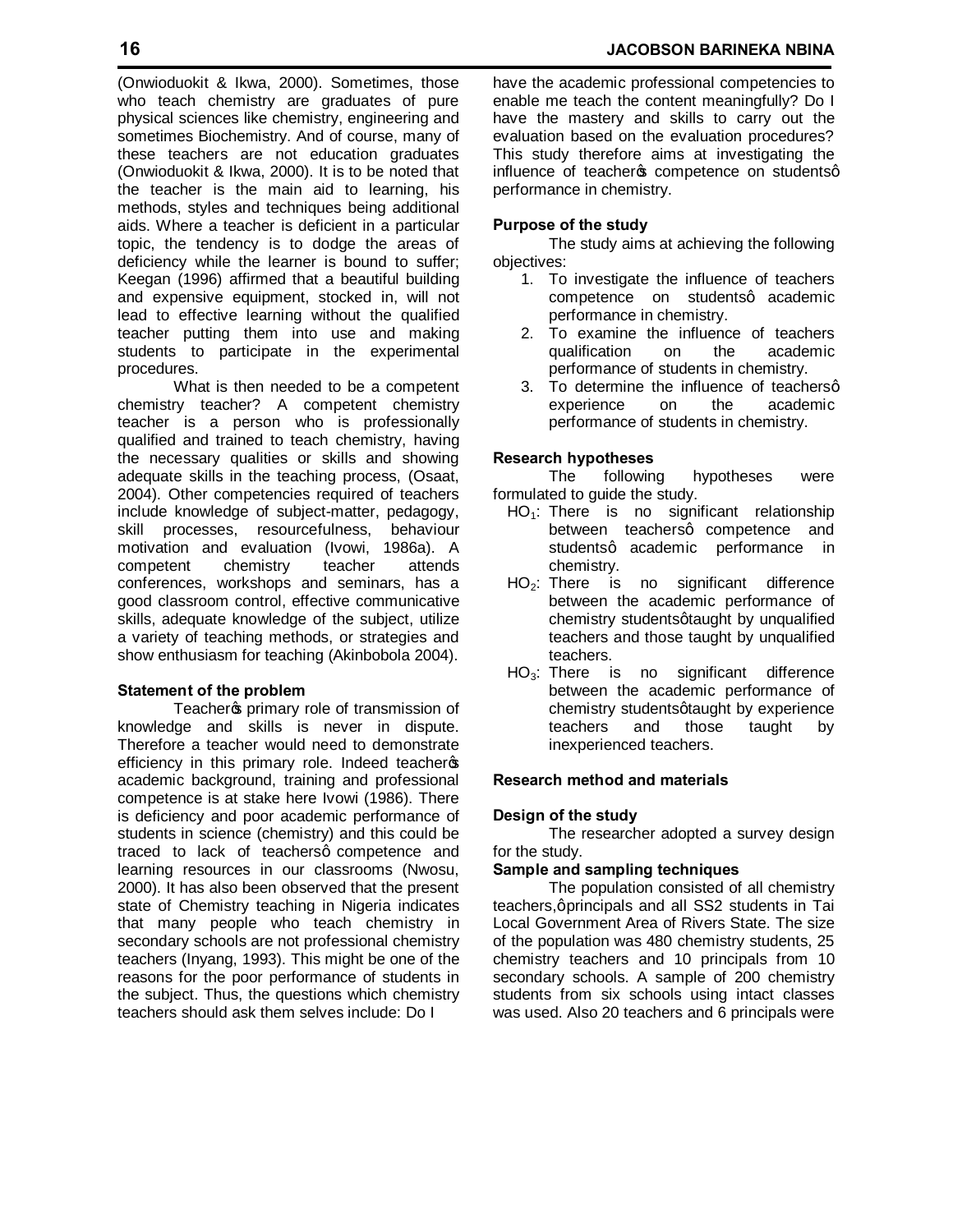randomly selected for the study through random sampling technique.

#### **Instrument and validation**

Three research-made instruments were used for the study. They comprised of researcher designed chemistry Academic Test (CAT), School Principal Questionnaire (SPQ) and Teachers Competence Questionnaire (TCQ). The Chemistry Academic Test (CAT) comprised 25 multiple choice items on the concepts of chemistry bonding. Each item had four options with only correct answer. Each correct answer was scored 4 marks. The school principal questionnaire (SPQ) elicited information on Chemistry teachersq personal data on gender, qualification, experience and classes taught by each chemistry teacher.

The teachers gcompetence questionnaire (TCQ was a 25-item questionnaire measured on a 4-point rating scale of Strongly Agree (SA), Agree (A), Disagreed (D) and Strongly Disagreed (SD). The TCQ was based on teachergs resourcefulness, classroom management, utilization of variety of teaching methods, regular attendance to classroom teaching, evaluation process and utilization of instructional materials. The TCQ was scored using a score range of four (4) for Strongly Agree (SD) to one (1) for Strongly Disagree (SD) for positive items and the scoring was reversed for negative items. The instruments were face validated by Chemistry experts and educationist. Reliability of CAT was determined using Kuder-Richardson formular-21. A reliability index of 0.84 was obtained. Also the reliability of

(TCQ was determined using Cronbach alpha and the results showed a reliability coefficient of 0.88.

#### **Data collection procedure**

Data on teacher qualification(s) and experience were obtained from the school Principal Questionnaire (SPQ) which was administered to each principal of the school sampled. In terms of qualification, teachers were classified into two namely professionally qualified and non-professionally qualified teachers.

Professionally qualified teachers possess either the Nigerian certificate of education (NCE) in Chemistry, the Bachelor of Science Education Degree (B.Sc.Ed) in Chemistry or Bachelor of Science Degree (B.Sc) in chemistry plus Post Graduate Diploma in Education (P.G.D.E). Nonprofessionally qualified teachers are those without any teaching qualification i.e. without the NCE, B.Sc(Ed). Chemistry or the B.Sc. Chemistry plus the PGDE. Experienced teachers have at least five years teaching experience and inexperienced teachers have less than five years teaching experience or no experience in the teaching of chemistry.

The CAT and TCQ were administered to the Chemistry students and chemistry teachers through the help of research assistants in all the schools selected for the study. The subjects were assured of the confidentiality of their responses.

## **Date analysis**

Pearson Product Moment Correlation (PPMC) and t-test were used for data analyses. All hypotheses were tested at 0.05 alpha level of significance.

# **RESULTS**

## **Hypothesis One**

There is no significant relationship between teachers competence and studentsq academic performance in chemistry.

The results of analysis are as shown in table 1.

#### **Table 1:** Pearson product moment correlation analysis of teachers gcompetence and students q performance in Chemistry

| Variable        | N   | n xn y | n x <sup>2</sup> n y <sup>2</sup> | n xy    |      | Df  | t-cat | t-crit | Decision   |
|-----------------|-----|--------|-----------------------------------|---------|------|-----|-------|--------|------------|
|                 |     |        |                                   |         |      |     |       |        | at $p=.05$ |
| Teachersq       | 200 | 13986  | 1009492                           | 1039816 | 0.96 | 198 | 48.25 | 1.96   |            |
| Competence (x)  |     |        |                                   |         |      |     |       |        |            |
| Studentsq       | 200 | 14424  | 1073960                           |         |      |     |       |        |            |
| performance (Y) |     |        |                                   |         |      |     |       |        |            |
| P < .05         |     |        |                                   |         |      |     |       |        |            |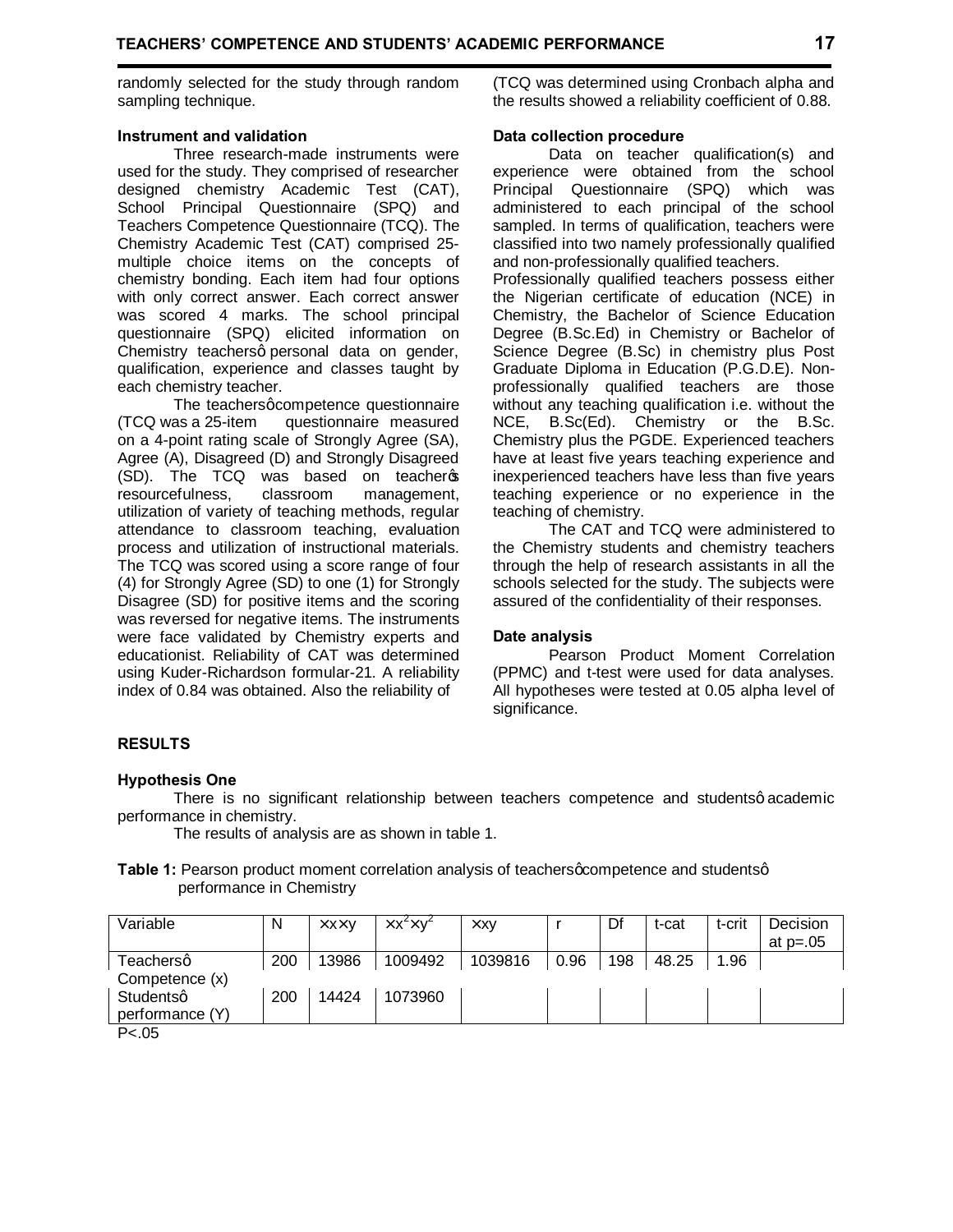The analysis in Table 1 shows that the calculated t-value of 48.25 is greater than the critical tvalue of 1.96 at p<.05 alpha level. Therefore, the null hypothesis is rejected. This implies that there is a significant relationship between teachersq competence and studentsq academic performance in chemistry.

#### **Hypothesis two**

There is no significant difference between the academic performance of chemistry students taught by qualified teachers and those taught by unqualified teachers. The analysis is shown in table 2.

**Table 2:** t-test analysis of the performance of chemistry students graught by qualified and unqualified teachers.

| Group                   | N   |       | S.D  | Df  | t-cat | t-crit | Decision<br>at<br>$p_ = .05$ |
|-------------------------|-----|-------|------|-----|-------|--------|------------------------------|
| Qualified<br>teachers   | 85  | 76.43 | 7.66 | 198 | 16.07 | 1.96   |                              |
| Unqualified<br>teachers | 115 | 59.24 | 7.12 |     |       |        |                              |

\*=significant at p<.05

The analysis in Table 2 shows that the calculated t-value of 16.07 is greater than the critical tvalue of 1.96 at p<.05 alpha level. Therefore the null hypothesis is rejected. This implies that there is a significant difference between the academic performance of chemistry students taught by qualified teachers and those taught by unqualified teachers.

#### **Hypothesis three:**

There is no significant difference between the academic performance of chemistry students taught by experienced teachers and those taught by experienced teachers those taught by inexperienced teachers. The analysis is as shown in Table 3.

**Table 3:** t-test analysis of the performance of chemistry students taught by experienced and inexperienced teachers.

| Variable                         | N   |       | <b>SD</b> | Df  | t-cat | t-crit | Decision<br>at<br>$p=.05$ |  |
|----------------------------------|-----|-------|-----------|-----|-------|--------|---------------------------|--|
| Experienced<br>Teachersq         | 128 | 72.84 | 7.44      | 198 | 8.80  | 1.96   |                           |  |
| Inexperienced<br><b>Teachers</b> | 72  | 63.25 | 7.21      |     |       |        |                           |  |
| *-cignificant at $p > 0$         |     |       |           |     |       |        |                           |  |

\*=significant at p<.05

The analysis in table 3 shows that the calculated t-value of 8.80 is greater than the critical tvalue of 1.96 at p,.05 alpha level. Therefore, the null hypothesis three is rejected. This implies that there is a significant difference between the academic performance of chemistry student taught by experienced teachers and those taught by inexperienced teachers.

#### **DISCUSSION**

The findings in hypothesis one showed that there is a significant relationship between teachersq competence and studentsq academic performance in chemistry. This might be due to the fact that the intellectual competence of the teacher is a primary asset in the quality of learning the students acquire in schools. A chemistry teacher competent in his work possessing the qualities which enable him to inspire and develop the latent capacities of his students would automatically contribute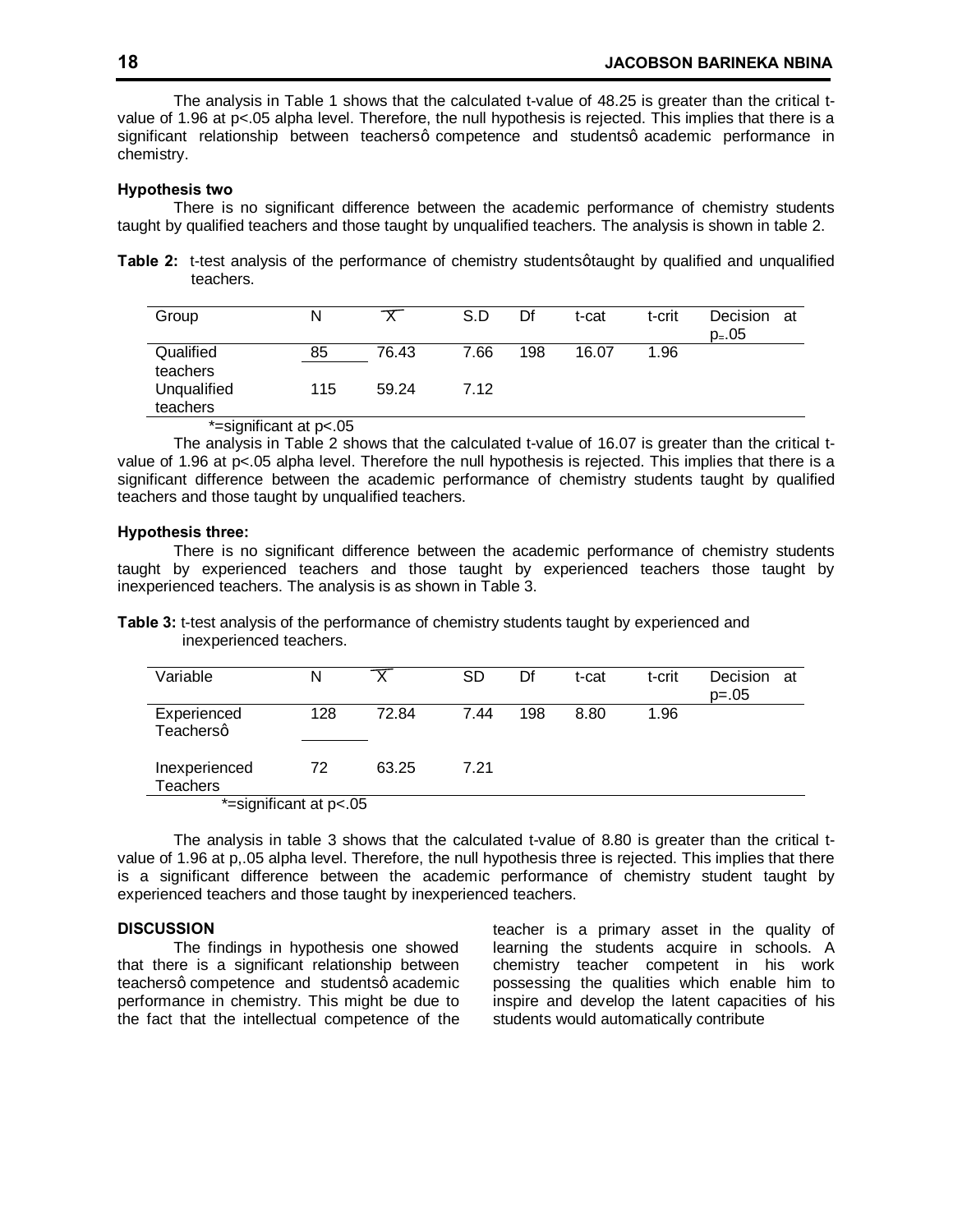immensely to the high academic performance of the students in chemistry. Also teachersq competence in terms of resourcefulness, effective teaching skills and good evaluation enhance studentsq performance. This is in line with the finding of Ivowi (1986) that there is significant relationship between teachersg competence and students; performance. This is also in agreement with the findings of Inyang (1997), that teaching is effective when the teacher makes use of instructional materials.

 The results of hypothesis two showed that there is a significant difference between the performance of chemistry students taught by qualified teachers and those taught by unqualified teachers. This might be due to the fact that a qualified teacher can translate knowledge, skills, attitude and values in accordance with certain professional principles. A qualified teacher has a good classroom control, effective communication skills, adequate knowledge of the subject and can utilize varieties of teaching strategies in order to enhance studentsq performance. This is in line with the work of James (1991) that all teachers need breadth and depth in subject they will teach, including the understanding of the new knowledge and this calls for high professional qualification.

 The results of hypothesis three showed that there is significant difference between the academic performance of chemistry students taught by experienced teachers and inexperienced teachers. Chemistry students taught by experienced teachers performed better than those taught by inexperienced teachers. This might be due to the fact that the quality of education and instruction depends on the arrangement of the resources at the disposal of the teacher. This might be due to the fact that the quality of education and instruction depends on the arrangement of the resources at the disposal of arrangement of the resources at the disposal of the teacher. This requires a lot of experience by the teacher. The performance of the students and indeed the learners is guaranteed when an effective and efficient instructional process takes place. This is in agreement with the findings of Awodi (1984) who observed that students taught by experienced teachers performed better than those taught by inexperienced teachers.

## **CONCLUSION**

In this study the aim was to examine the influence of teachers competence on studentsq academic performance in senior secondary chemistry. Consequent upon the findings from this study, it is hereby concluded that:

- 1. There exist a significant relationship between teachersq competence and studentsg academic performance in chemistry.
- 2. Chemistry students taught by qualified teachers performed significantly better than those taught by unqualified teachers.
- 4. The academic performance of chemistry students taught by experienced teachers is significantly better than those taught by inexperienced teachers.

## **RECOMMENDATIONS**

Based on the results of the study the following recommendations were made:

- 1. Teaching qualification must be seen as a pre-condition for entry into the teaching profession.
- 2. The Federal Governmentos effort in the professionalization of teaching through the establishment of the Teachers Registration Council (TRC) is in the right direction and should be enforced.
- 3. For the professional growth of teachers, conferences, seminars, workshops, pre and in-service training programmes should be given adequate attention by the Ministry of Education, State and Federal Government.

## **REFERENCES**

- Akpan, B. B., 2002, Basic concepts in educational psychology. Uyo: Academic Publishers Ltd.
- Akinbobola, A. O., 2004, Effect of cooperative and competitive learning strategies in academic performance of students in Physics Journal of Research in Education. 1(1): 71-75.